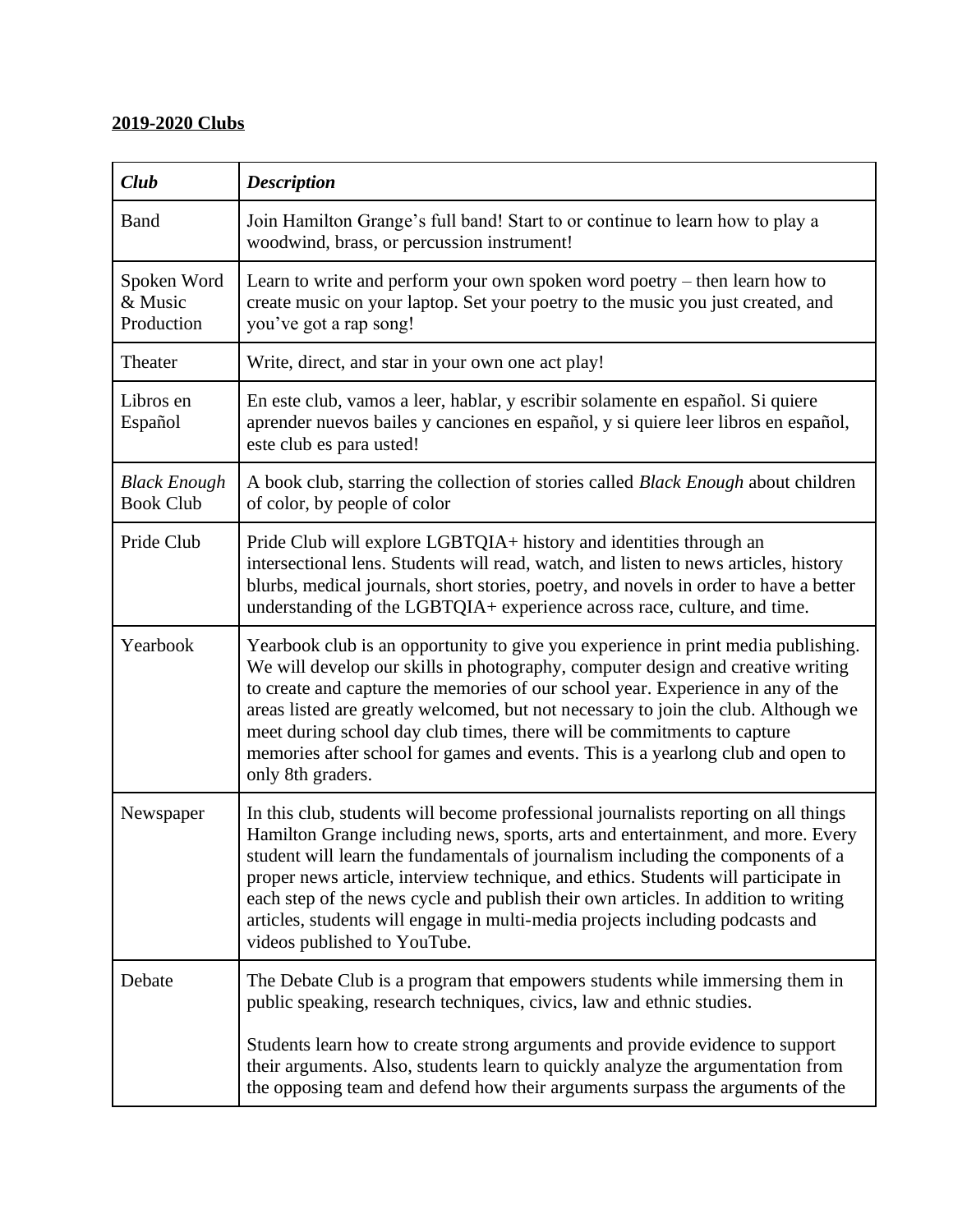|                                      | opposing team.                                                                                                                                                                                                                                                                                                                                                                                                                                                                                                                                                                                                                                       |
|--------------------------------------|------------------------------------------------------------------------------------------------------------------------------------------------------------------------------------------------------------------------------------------------------------------------------------------------------------------------------------------------------------------------------------------------------------------------------------------------------------------------------------------------------------------------------------------------------------------------------------------------------------------------------------------------------|
| Film Study                           | Students discuss and write about the process of film making as well as making<br>connections and predictions about characters, plots, settings, etc. Questions require<br>long form responses designed to be complex and thought provoking. Final film<br>assessments are based on opinion/argumentative pieces that allow students to use<br>evidence from the film to help craft their response.                                                                                                                                                                                                                                                   |
| <b>Explorers</b>                     | The Explorers Club investigates topics of student interest through literature/text<br>that addresses these topics (Example: Topic- Black Lives Matter, Text- Getting<br>Away with Murder: The Story of the Emmett Till Case). Additionally, we explore<br>the great outdoors with monthly upstate hikes that take place on Saturdays. Last<br>year, we conquered the Ice Caves of Sam's Point and the mountains of<br>Westchester and Putnam counties. By the end of the year, you will know more<br>about hiking and nature, as well as the topics that are of the greatest importance to<br>you! Come explore with us! Make this your journey too! |
| Robotics &<br><b>Science Fair</b>    | Students will learn how to program robots to complete different missions on a<br>small course. Students will also complete a research and presentation component<br>for competition. Science Fair will involve use of the scientific method to answer a<br>question about phenomenon, then present findings to judges at competition.                                                                                                                                                                                                                                                                                                                |
| Reflective<br>Writing                | In this club, students will use creative forms of writing to reflect on and express<br>aspects of their identities. Through writing, we can get to know ourselves.                                                                                                                                                                                                                                                                                                                                                                                                                                                                                   |
| Creative<br>Writing<br>Genres        | Calling all aspiring writers! This club gives you an opportunity to explore different<br>styles of writing. We will also be reading, analyzing and discussing various texts<br>that pertain to, but are not limited to, self-identity, black identity, and different<br>social justice pieces.                                                                                                                                                                                                                                                                                                                                                       |
| Sports<br>Journalism &<br>Just Words | This invite-only club will focus on the theme of sports journalism, using Sports<br>Illustrated for Kids and Just Words to support students' reading, writing, speaking,<br>and listening in English.                                                                                                                                                                                                                                                                                                                                                                                                                                                |
| Hispaniola<br><b>History</b>         | Through studying Haitian and Dominican music and literature, we will uncover<br>the history of the island of Hispaniola.                                                                                                                                                                                                                                                                                                                                                                                                                                                                                                                             |
| Psych Club                           | Psych can be pronounced as "sike" but they have two different meanings.<br>Are you the type of person who always wondered why, why, why? In this club we<br>will be reading and analyzing texts to have discussions about what makes people<br>do what they do. Here we will take a deeper look into the world as well as<br>ourselves and become Psychologists.                                                                                                                                                                                                                                                                                     |
| Math Club                            | Math Club is not additional Math Class! There are so many interesting and<br>exciting math ideas and discussions, math social and emotional learning<br>connections, and math hands-on puzzles and activities that go above and beyond<br>what's outlined in a state math curriculum or what's covered in the classroom. In                                                                                                                                                                                                                                                                                                                          |